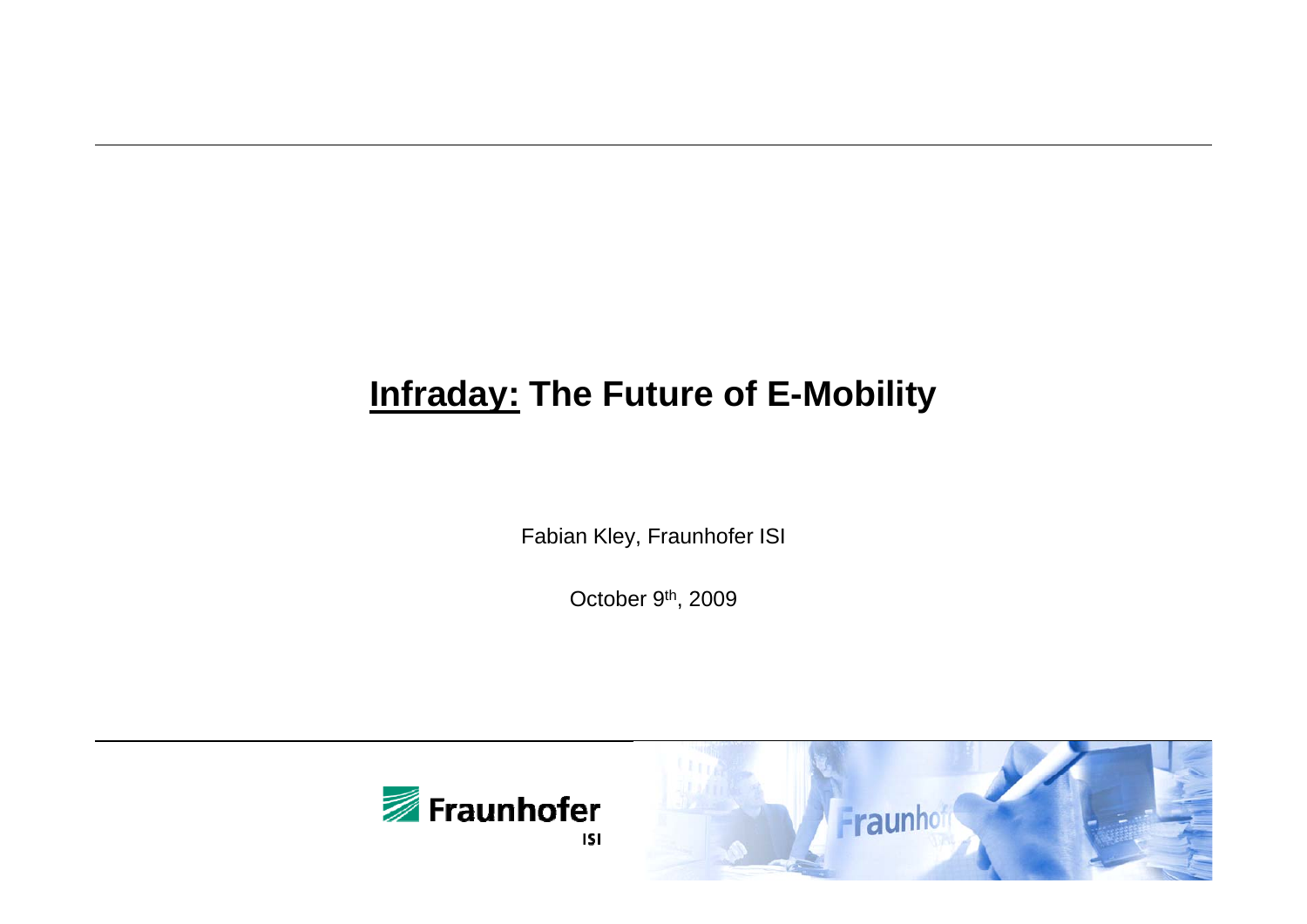# **Fraunhofer ISI is actively researching the field of e-mobility with focus on system analysis**

#### **Fraunhofer ISI**

- г …researches **how innovations are created**, which players need to be included and how they can be supported
- **…evaluates profitabilit y, social and political potential** as well as technical barriers
- …helps decision makers in commerce, academia and politics with strategic analysis
- …uses the latest theories, models, social-economic methodologies, as well as databases and develops
- …works on approx. 250 projects p.a.
- г …leads the German innovation institute for more than 35 years





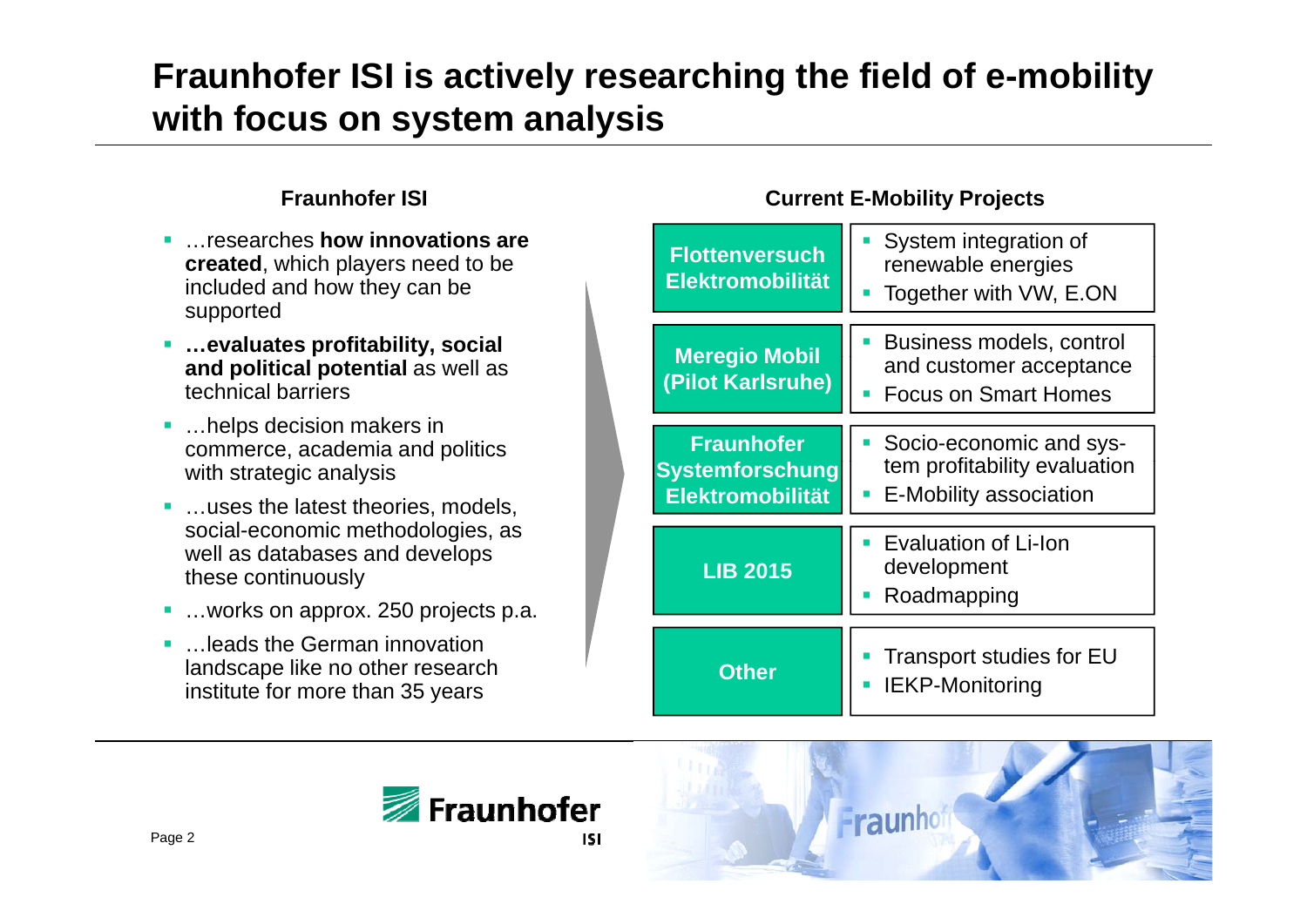## **E-Mobility is seen as a key lever for efficiency, reduced emissions, and renewable integration in transport**

**Key Levers for E-Mobility**

| <b>Efficiency</b><br><b>Increase</b>   | • EVs are the most efficient propulsion technology<br>• Centralization of energy conversion                                                                                   |  |  |
|----------------------------------------|-------------------------------------------------------------------------------------------------------------------------------------------------------------------------------|--|--|
|                                        |                                                                                                                                                                               |  |  |
| <b>Emission</b><br><b>Reductions</b>   | Reduction of $CO2$ -emissions in transport<br>I.<br>Avoidance of further local emissions such as noise or<br>Г<br>particulate matter                                          |  |  |
|                                        |                                                                                                                                                                               |  |  |
| <b>Renewable</b><br><b>Integration</b> | Shift from oil towards other energy sources<br>I.<br>EV battery storage capacity is an important lever for the<br>I.<br>built-up of further intermittent renewable capacities |  |  |



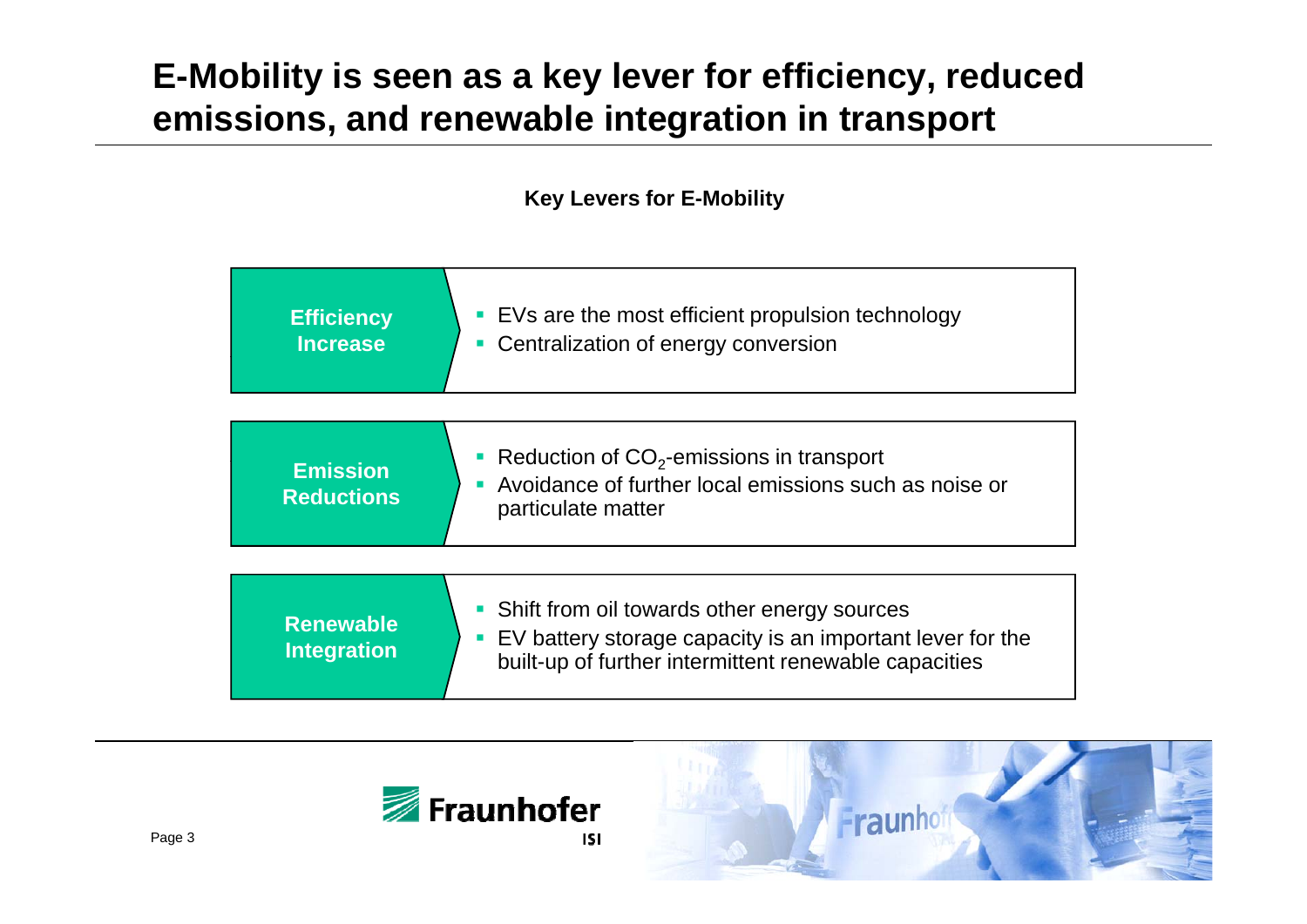# **EVs are the most efficient propulsion technology and can help to reduce CO <sup>2</sup>-emissions in transport**



**Efficiency and Emissions of Different Propulsion Technologies**

Note: BEV: Battery Electric Vehicle; RME: Raps-Methyl-Ester Source: Own calculations and LBST



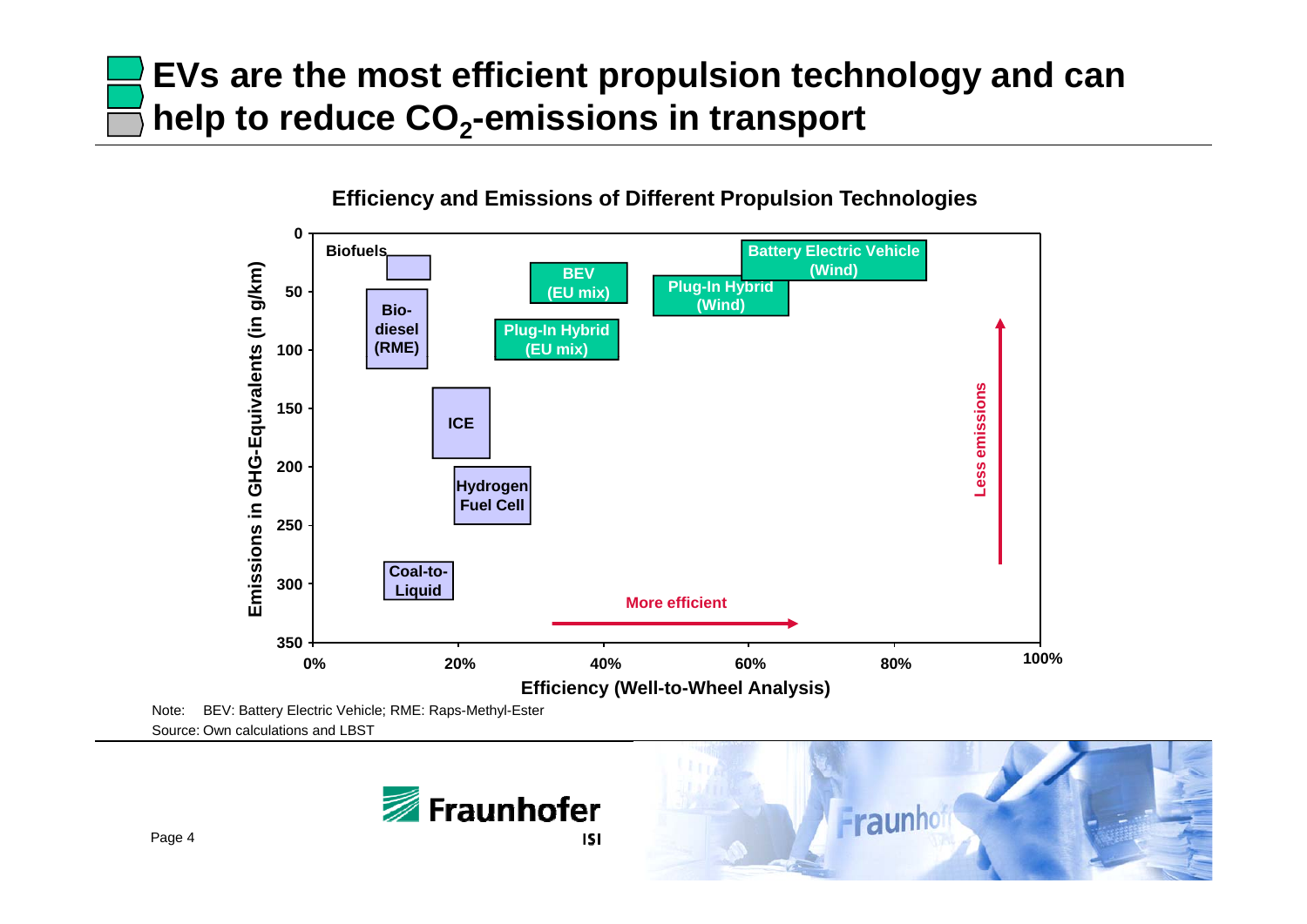# **With the built-out of wind in the next years, additional storage capacity is needed**

[MM]<br>pad

**Price Variations in Different Wind Built-Out Scenarios**



- $\blacksquare$ Share of wind generation relatively low **Figher wind generation share**
- **Here, renewable load never exceeds the** system load
- Prices between 20-80 €/MWh
- **Some extreme peaks occur when peak** demand is combined with weak wind hours

Source: Power ACE Simulation



- 
- **Multiple hours where the renewable load** exceeds the system load
- Prices more volatile between 0-150 €/MWh



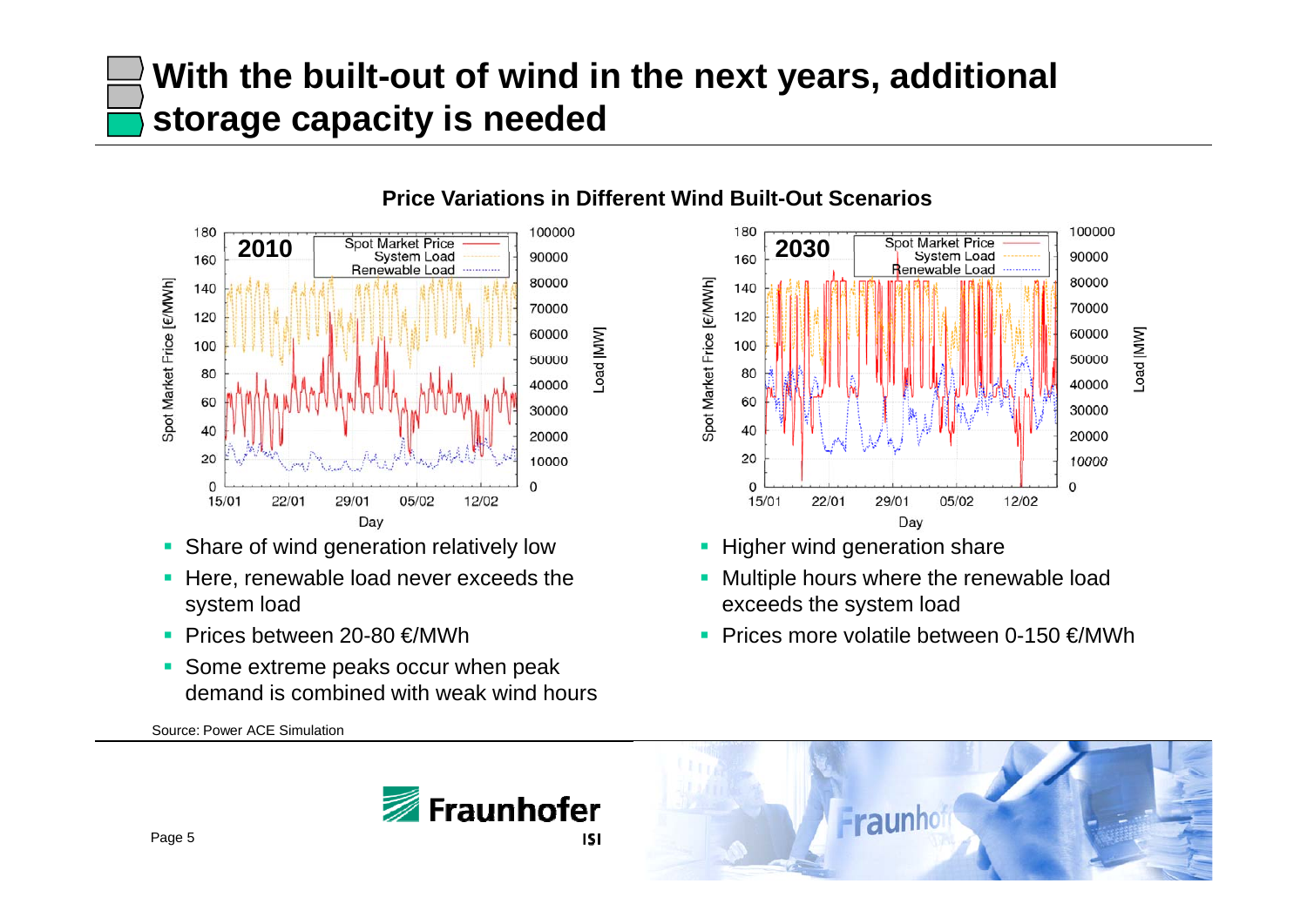#### **EVs are a part of the solution, but other measures still needed - V2G usage economically questionable**

**Storage Capacity - 2030**



- **If** In the Fraunhofer ISI "dominance" scenario 25% (1 mio.) EV share by 2030
- **EVs just part of the EVs solution**, other measures still needed:
	- Better transmission
	- Other storage cap.
	- Flexible power plants
- **Load shifting**
- $\blacksquare$  **Positive balancing energy questionable** due to battery cycle life implications





Page 6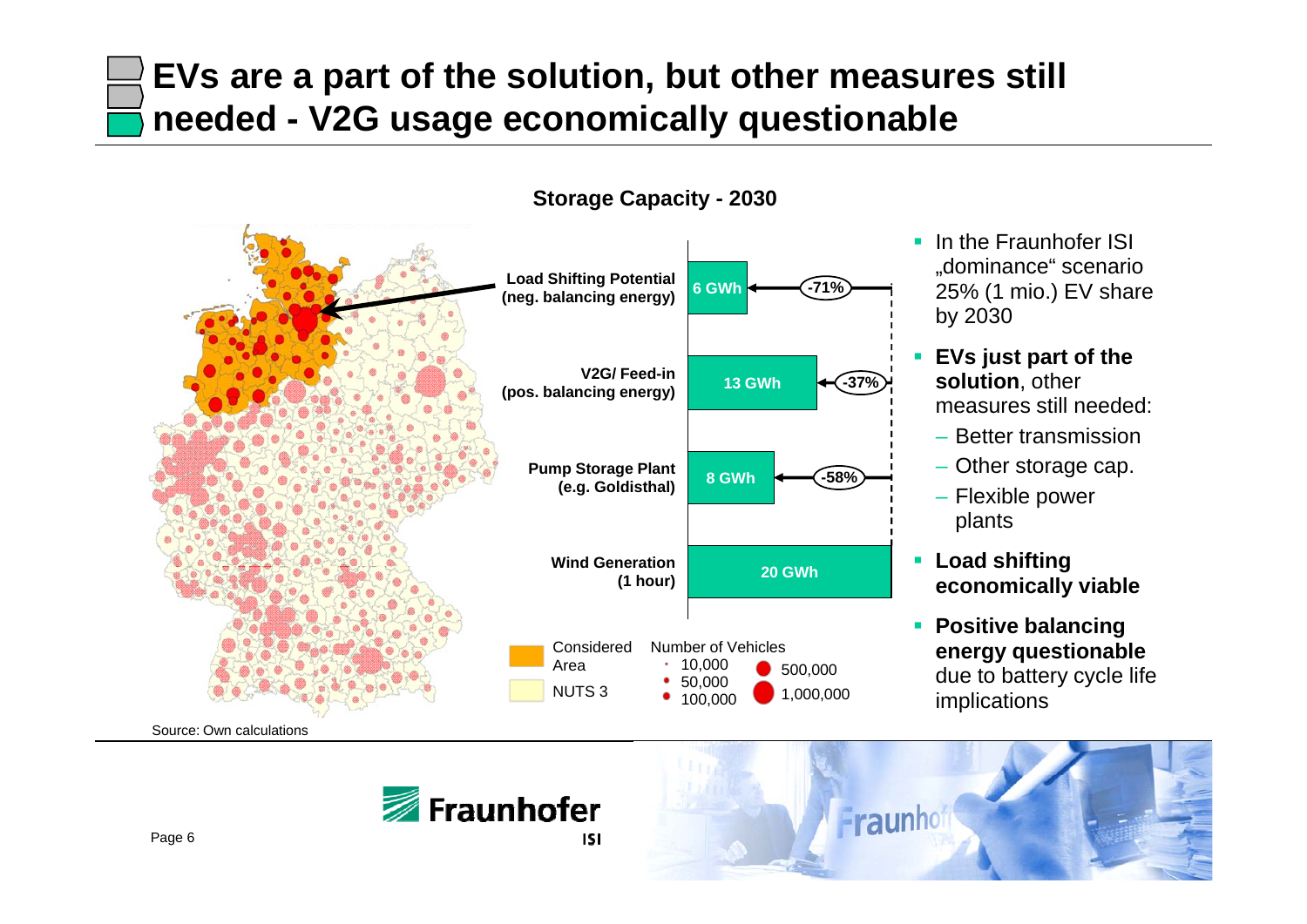#### **Today, electric vehicles are far more expensive than ICEs future cost reductions expected**



- $\mathcal{L}_{\mathcal{A}}$  **Battery costs** - need to drop from \$1,000/kWh to almost \$300/kWh
- **Energy costs question** remains if power costs can be decoupled from crude oil prices, esp. levels be yond \$80/bbl needed
- **Taxation and support schemes** - today EVs profit from less taxes on power than on fuel same fuel, taxation would defer cost parity by 5-10 years
	- **Additional revenue** e.g.



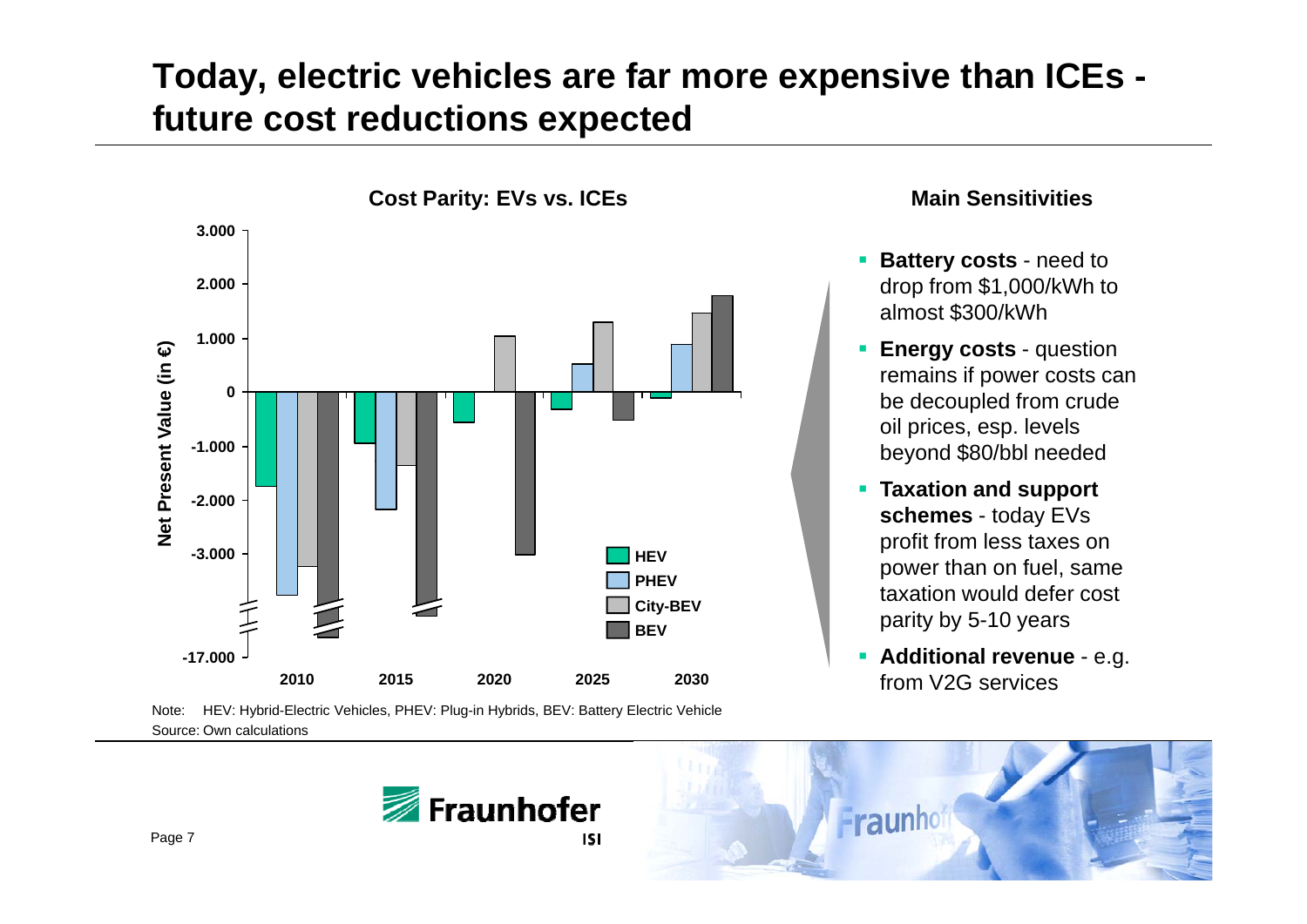#### **In the beginning, electric vehicles will mainly target a niche market**



- EVs **only in some segments** profitable
- **Attractive first user** seaments
	- **Commuters**
	- **Second-car users**
	- Full time employees
- Potential of up to 4% existing infrastructure equivalent to 1.6 mio.





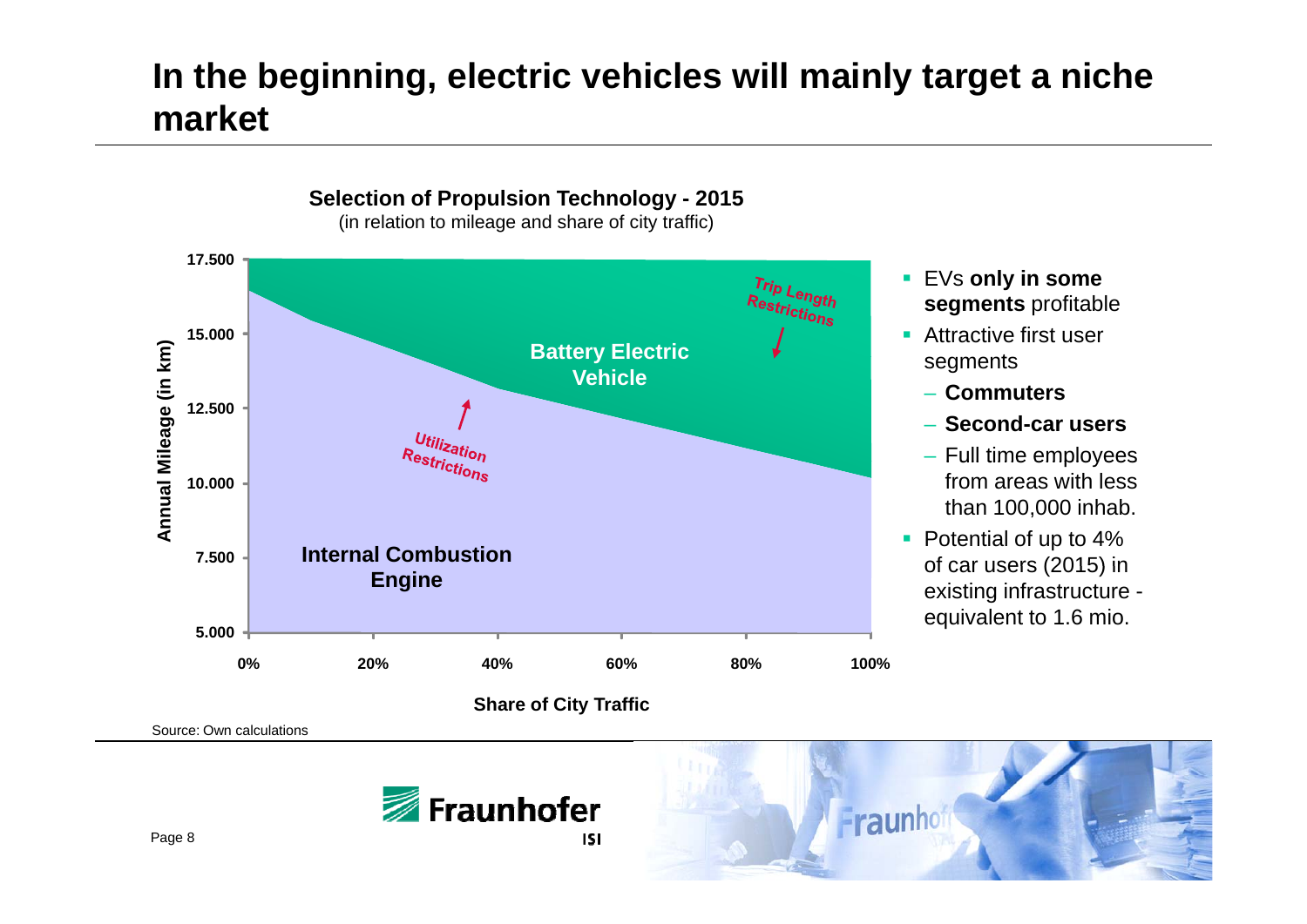#### **Depending on future market penetration, charging infrastructure has to provide additional functionalities**

| <b>Charging</b><br><b>Infrastructure</b> | Innovators <sup>®</sup><br><b>Market</b>                                | <b>Niche Market</b><br>(e.g. commuters,<br>business clients)                                 | <b>Market</b><br><b>Penetration</b>                   | <b>Mass Market</b><br><b>Time</b>                                                  |
|------------------------------------------|-------------------------------------------------------------------------|----------------------------------------------------------------------------------------------|-------------------------------------------------------|------------------------------------------------------------------------------------|
| <b>Grid Integration</b>                  |                                                                         | $-\sqrt[\frac{1}{2}]{\frac{1}{2}}$                                                           |                                                       |                                                                                    |
| <b>Infrastructure</b>                    | Norms and<br>$\bullet$<br>standards<br>Mainly private<br>infrastructure | Expansion of semi<br>public charging<br>infrastructure<br><b>Smart Metering</b><br>$\bullet$ | Expansion of high<br>power charging<br>concepts       | Widespread private<br>and public charging<br>infrastructure<br><b>Smart Grids</b>  |
| <b>Control</b>                           |                                                                         | Time-of-use rates<br>$\bullet$                                                               | Demand Side<br>Management<br>(Dynamic rates)          | <b>Bi-directional</b><br>connection                                                |
| <b>System Services</b>                   |                                                                         |                                                                                              | Load shift (negative<br>supply of balancing<br>power) | Load shift and<br>active load leveling<br>(positive & negative<br>balancing power) |

#### **Grid Integration with Increasing Market Penetration**



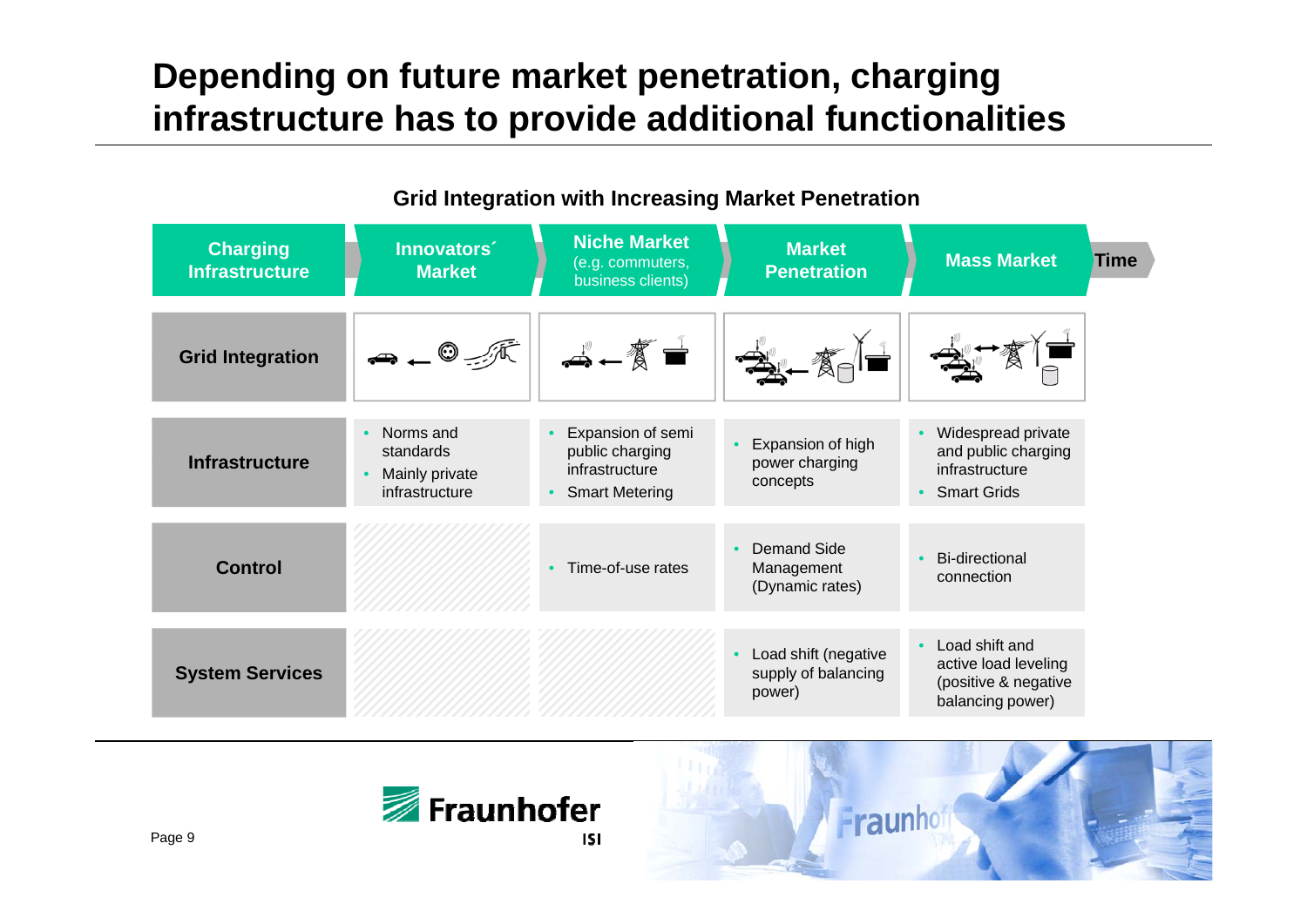#### **Separate charging points or switching stations will be hardly economic**

**Profitability of Different Charging Infrastructure Concepts Vehicles per Infrastructure Profit Margin Charging Amortisation Costs per Charging** *P // Charging Point* **<b>// Charging Point** *= // Costs per <i>//* (in pieces) **// Vehicle** (in €) **C t Costs per per Vehicle InfrastructurePeriod** (in years) **Vehicle** (in €) (at 5%, in  $\epsilon/a$ ) (in pieces) **100-200 € 8-16 years Private Connection** $\bigodot$ **100-200 €**<br>200nection 100-200 **14-16 years Semi-private**   $\bigodot$ **100-200 €1-2 50-200 €** (possibly free of **Connection**charge) **12 €**(Total: 240 €6)) **Public 14 55 €1) 170-67014-55 years 124) 1702 000 8 000 2,000-8,000 670 €Charging Point ~750,000 €2) Battery Switching 2,7505) ~800 € 67 years8) + 1,450,000 € Stationbatteries3) Filling Station 2,7505) ~272 € 39 €** (Total: 780 €7)) **7 years** (not including shops) **~750,000 €2) Conventional**

Note: Vehicle consumption 12 kWh/100km, annual mileage 10,000 km; **(1)** Costs should be estimated as being at the higher end of the range because of protection against vandalism etc.; (2) Costs of an average conventional filling station according to experts; (3) Approx. 700 cars arrive every day spread evenly across 12 h (see also (5)), i.e. ~180 batteries have to be charged at the same time, a battery costs approx. 8,000 €, equivalent to ~1,450,000 €; **(4)** Max. 3 charges per day due to longer standing time, vehicles have to be charged every 4 days, i.e. 12 vehicles can be charged at charging points; **(5)** 14,500 filling stations in Germany to about 40 million vehicles; **(6)** Sale price of 0.20 €/kWh at a total consumption of 1,200 kWh; **(7)** Gasoline price of 1.30 €/l at a consumption of 6 l/100km; **(8)** Esp. replacement of battery would greatly extend amortization period





**FIRST ESTIMATE**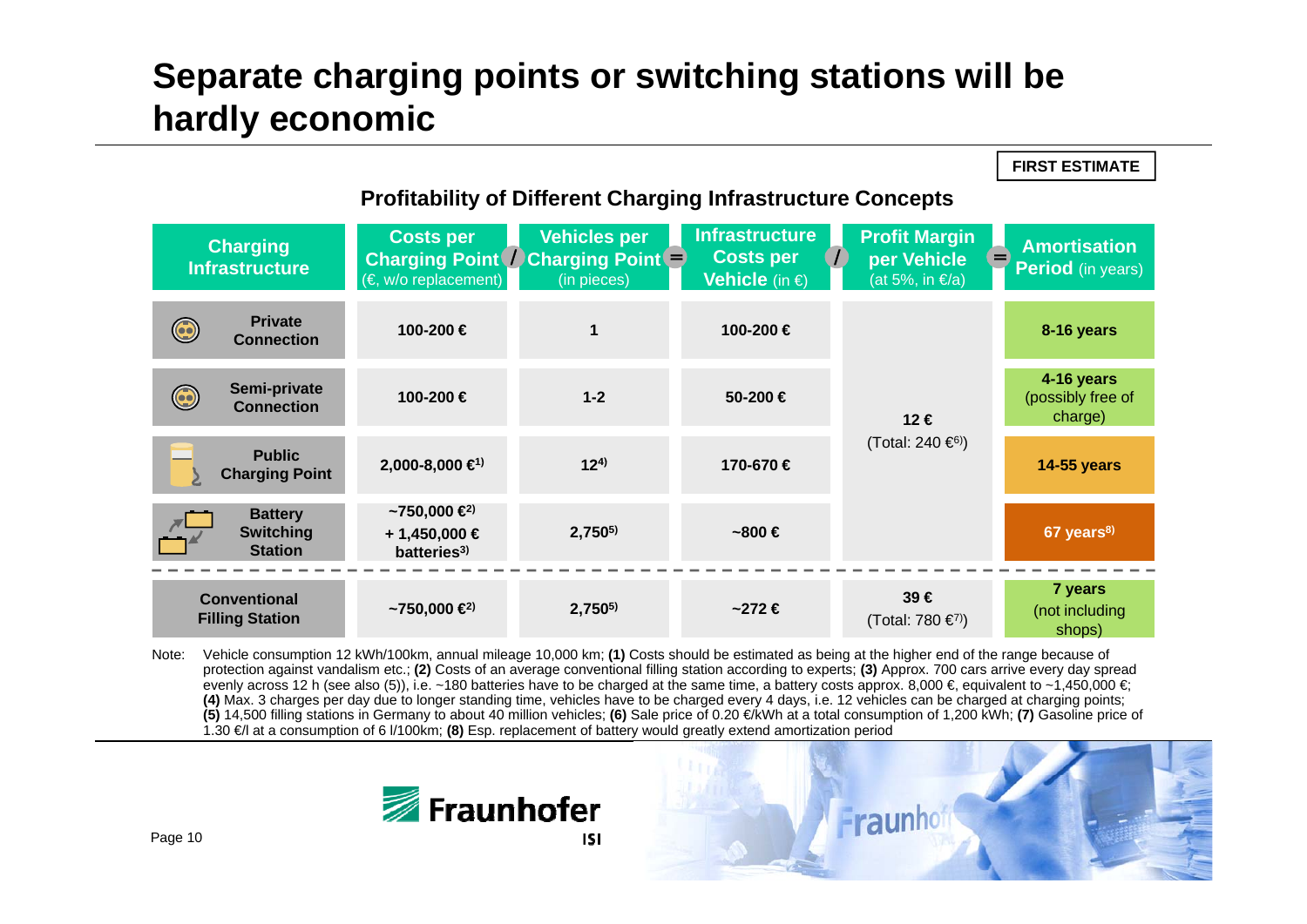- **E-Mobility is one of the kex technologies to make transport more sustainable** by
	- Improving efficiency ratios
	- Reducing overall emissions
	- Diversifying energy sources from oil towards renewable energies
- EVs help to integrate renewables, but other measures need still to be followed
- For a mass market application, however, **EVs need to overcome today's deficiencies**
	- High battery costs for stacks with high energy content and manageable weight
	- Short battery cycle life/ lifetime
	- Long charging times
- Today, EVs mainly target niche markets, e.g. city-BEVs or electric scooters
- **Step-wise integration** of e-mobility **in the electricity infrastructure**
	- Private connections and charging points are economically more attractive than public charging points or even switching stations and reach large initial customer segments
	- A question remains: **Which kind of infrastructure is best to support market penetration?**



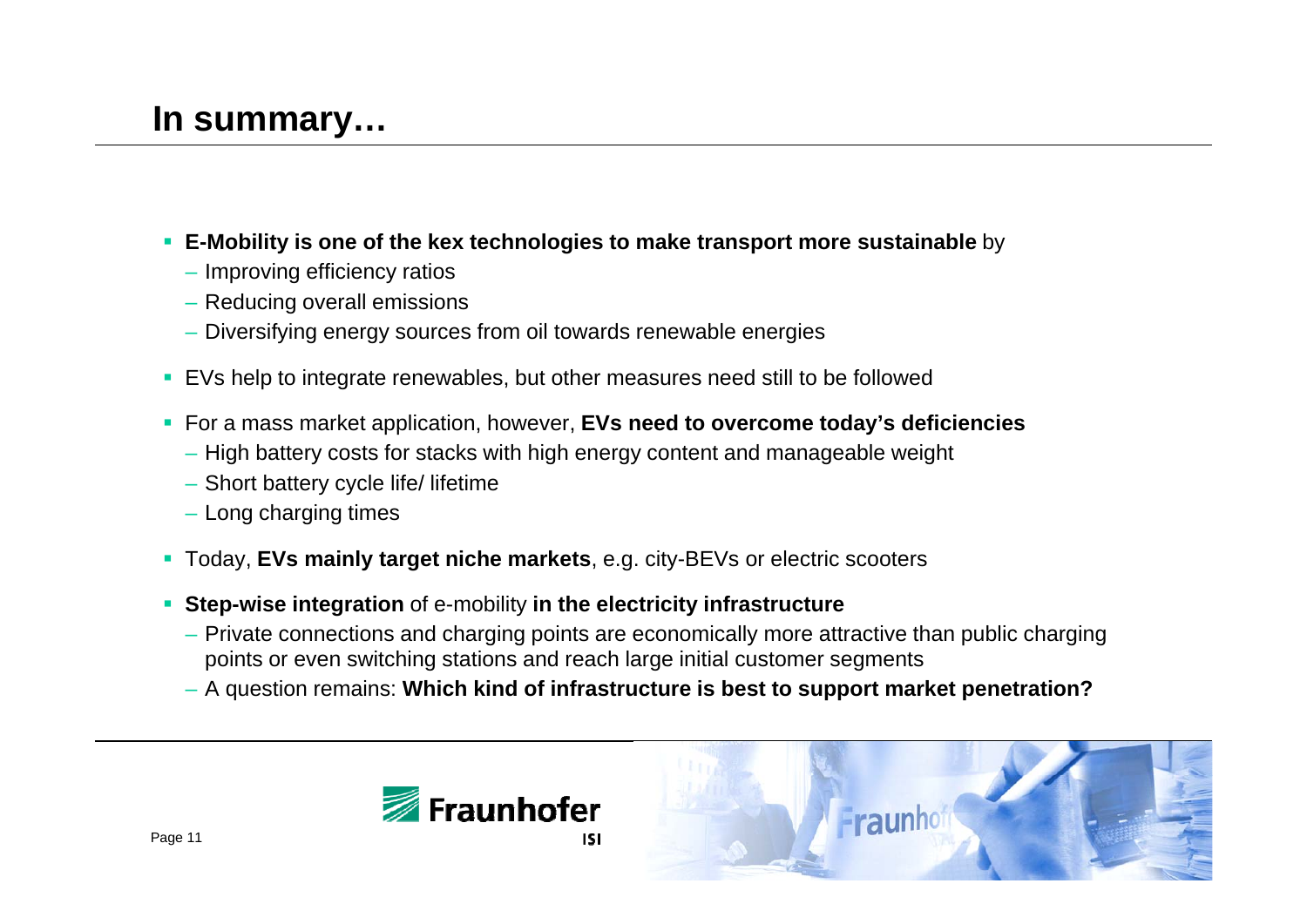

#### **…please feel free to reach out to me for questions!**



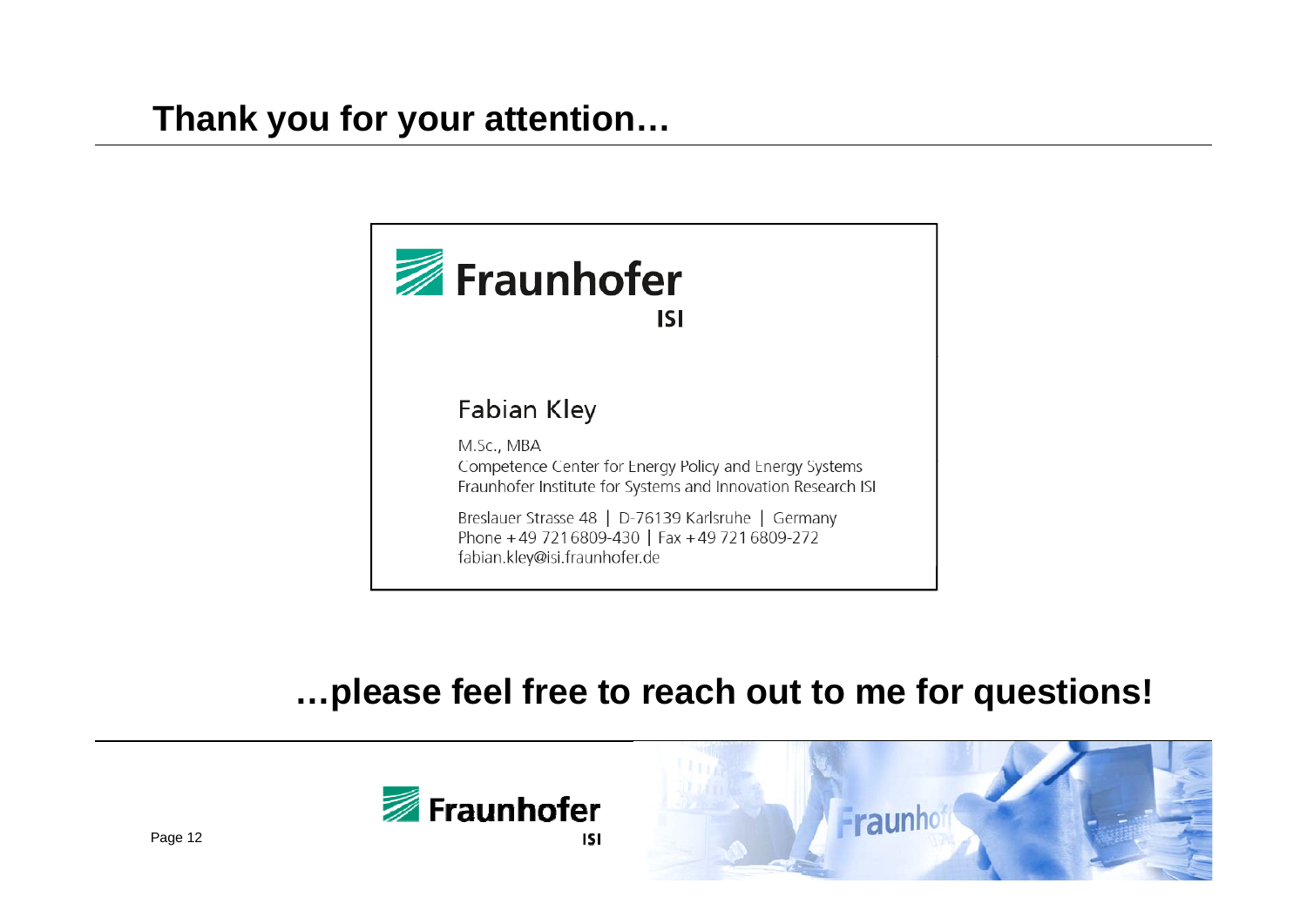#### **Market penetration scenarios for e-mobility are probably to bullish**





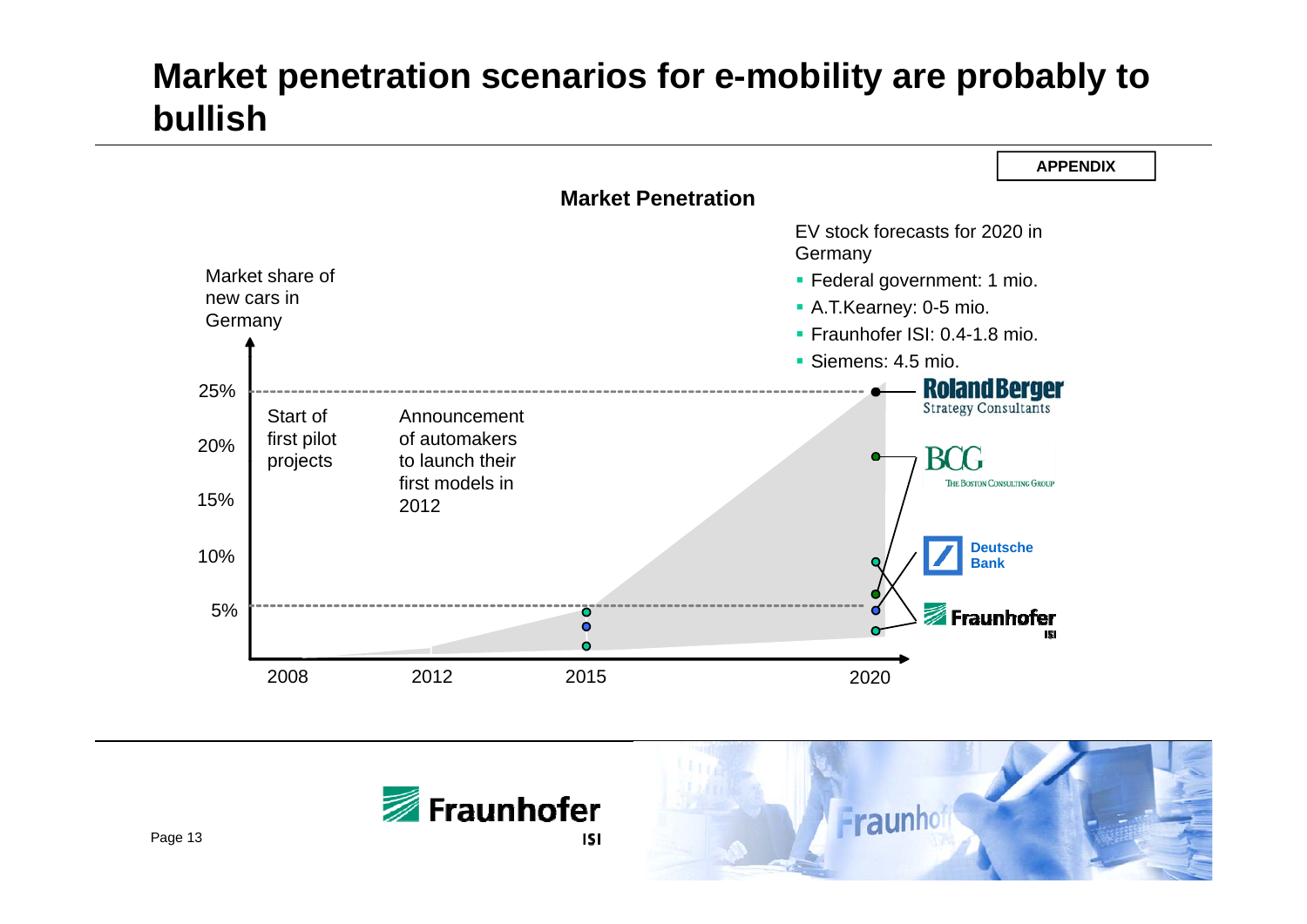#### **Separate charging points will be hardly economic**

#### **APPENDIX**

#### **Details: Charging Points**

- High costs for charging stations (w/o grid connection)
- Investments of 1,000-7,000  $\epsilon$  and maintenance of 150 € annually
- Charging stations at home with investment costs of 50-350€
- **Low revenue levels** 
	- $-$  Annually approx. 1,200 € based on 2-3 hours charging time and three charges per day
	- Realization of tailored business models



Charging Point, Project Better Place